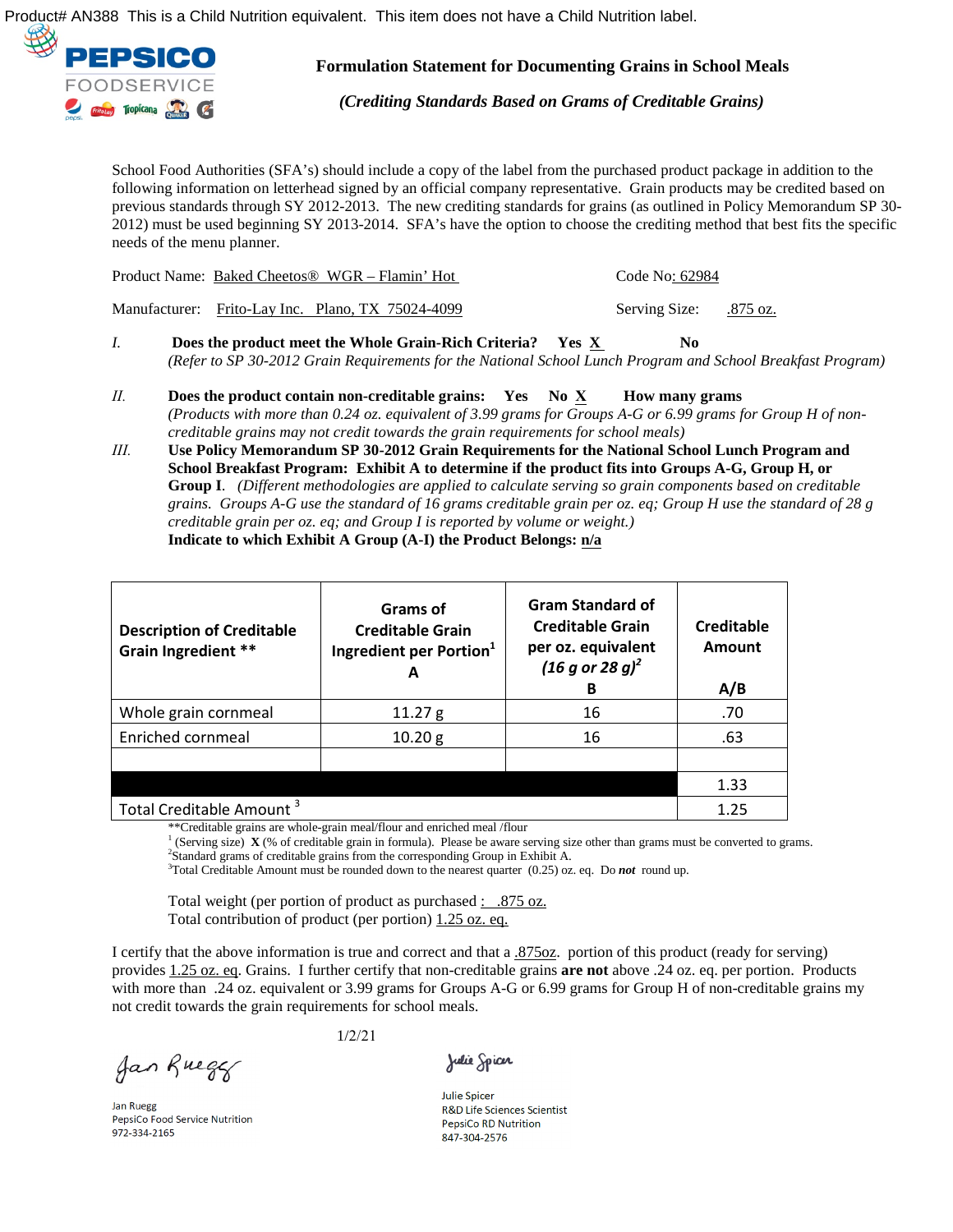



## **Baked Cheetos® Whole Grain Rich Flamin' Hot .875 oz. (24.8 g.)**

| <b>Nutrition Facts</b>                                                                                                                                            |               |  |  |
|-------------------------------------------------------------------------------------------------------------------------------------------------------------------|---------------|--|--|
| 1 Serving per container                                                                                                                                           |               |  |  |
| <b>Servings Size</b>                                                                                                                                              | 1 package     |  |  |
|                                                                                                                                                                   |               |  |  |
| Amount per serving                                                                                                                                                |               |  |  |
| <b>Calories</b>                                                                                                                                                   | <b>120</b>    |  |  |
|                                                                                                                                                                   | %Daily Value* |  |  |
| Total Fat 4.5g                                                                                                                                                    | 6%            |  |  |
| Saturated Fat 0.5g                                                                                                                                                | 4%            |  |  |
| Trans Fat 0g                                                                                                                                                      |               |  |  |
| Polyunsaturated Fat 2.5g                                                                                                                                          |               |  |  |
| Monounsaturated Fat 1.5 g                                                                                                                                         |               |  |  |
| Cholesterol 0mg                                                                                                                                                   | 0%            |  |  |
| Sodium 200mg                                                                                                                                                      | 9%            |  |  |
| Total Carbohydrate 16q                                                                                                                                            | 6%            |  |  |
| Dietary Fiber 1g                                                                                                                                                  | 4%            |  |  |
| Total Sugars less than 1g                                                                                                                                         |               |  |  |
| Protein 2g                                                                                                                                                        |               |  |  |
| Vitamin D 0mcg                                                                                                                                                    | 0%            |  |  |
| Calcium 130mg                                                                                                                                                     | 8%            |  |  |
| Iron 0.7mg                                                                                                                                                        | 4%            |  |  |
| Potassium 50mg                                                                                                                                                    | 0%            |  |  |
| Not a significant source of added sugars                                                                                                                          |               |  |  |
| *The % Daily Value (DV) tells you how much a<br>nutrient in a serving of food contributes to a daily<br>diet. 2,000 calories a day is used for general<br>advice. |               |  |  |

I verify the above information is accurate as of 1/2/21.

Jan Rueger

Jan Ruegg<br>PepsiCo Food Service Nutrition 972-334-2165

**Ingredients:** Whole Corn Meal, Enriched Corn Meal (Corn Meal, Ferrous Sulfate, Niacin, Thiamin Mononitrate, Riboflavin, Folic Acid), Vegetable Oil (Corn, Canola, and/or Sunflower Oil), Salt, Sea Minerals (Calcium Carbonate, Magnesium Carbonate), Sugar, Monosodium Glutamate, Yeast Extract, Citric Acid, Artificial Color (Red 40 Lake, Yellow 6 Lake, Yellow 6, Yellow 5), Hydrolyzed Corn Protein, Onion Powder, Cheddar Cheese (Milk, Cheese Cultures, Salt, Enzymes), Whey, Maltodextrin (Made from Corn), Whey Protein Concentrate, Garlic Powder, Buttermilk, Natural Flavors, Sodium Diacetate, Lactic Acid, Disodium Inosinate, Disodium Guanylate, and Skim Milk.

## **CONTAINS MILK INGREDIENTS.**

| Case UPC                | 000-28400-62984-3  |  |
|-------------------------|--------------------|--|
| Bag UPC                 | 0-28400-62353-7    |  |
| Case Pack               | 104/.875 oz. bags  |  |
| <b>Kosher Status</b>    | No                 |  |
| <b>Whole Grain Rich</b> | Yes                |  |
| Grain $-$ oz. eq.       | 1.25 oz. eq. Grain |  |
| Weight of Grain         | 21.47 g            |  |
| Document Updated        | 1/2/21             |  |

• No Artificial Flavors





All products are accurately labeled with the most current information however, since the ingredients are subject to change, we recommend you check the label on the specific product for the most current and accurate information.